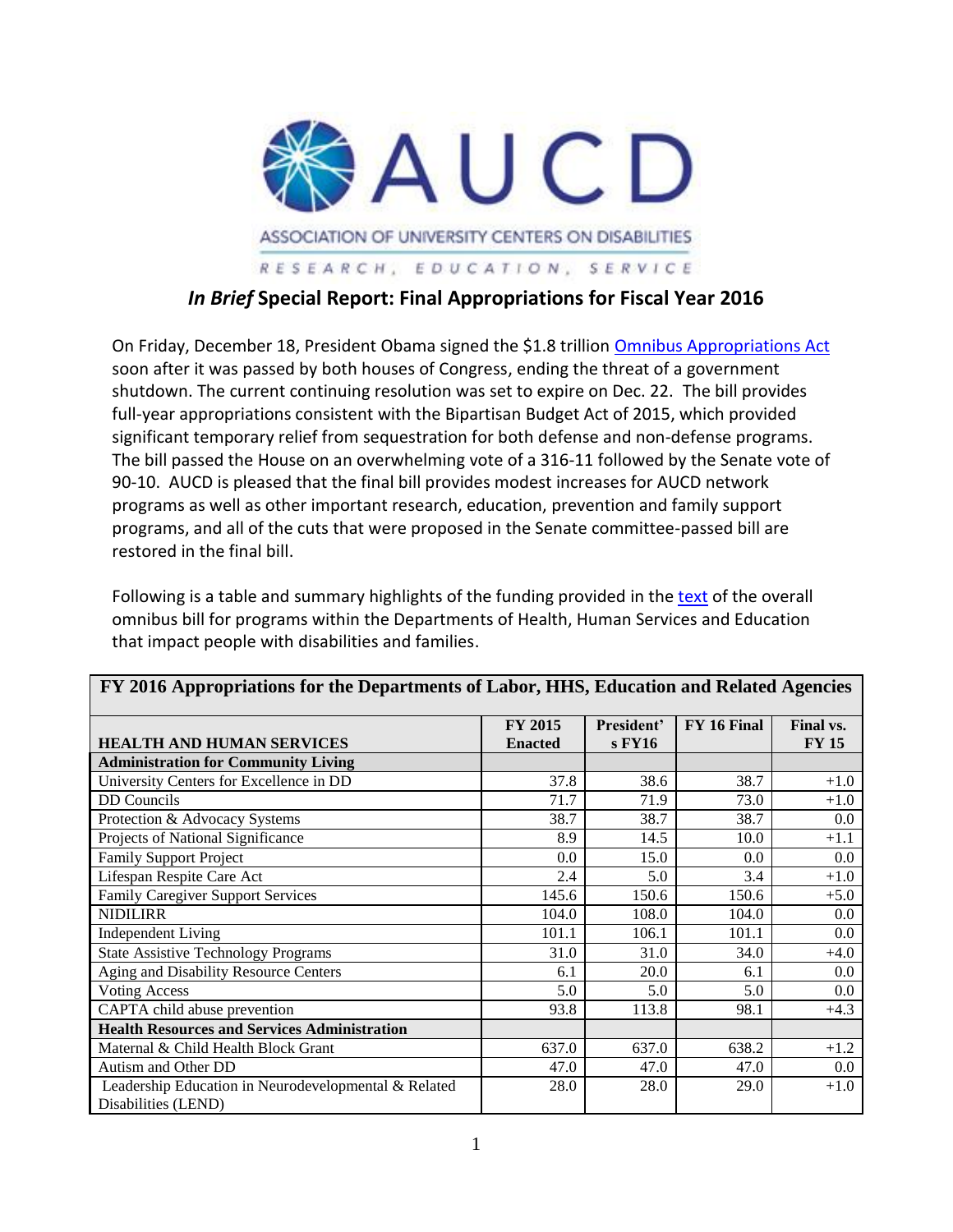| Universal Newborn Hearing Screening                    | 17.8     | 17.8     | 17.8     | $0.0\,$    |
|--------------------------------------------------------|----------|----------|----------|------------|
| <b>Centers for Disease Control and Prevention</b>      |          |          |          |            |
| Center on Birth Defects & DD, Disability and Health    | 131.8    | 131.8    | 135.6    | $+3.8$     |
| <b>National Institutes of Health</b>                   | 30,084.0 | 31,084.0 | 32,084.0 | $+2,000.0$ |
| Nat Institute of Child Health and Hum. Dev.            | 1,286.6  | 1,318.1  | 1,339.8  | $+53.2$    |
| <b>EDUCATION</b>                                       |          |          |          |            |
| <b>Special Education (IDEA)</b>                        |          |          |          |            |
| <b>Part B State and Local Grants</b>                   | 11,497.8 | 11,672.8 | 11,912.8 | $+415.0$   |
| <b>Preschool Grants</b>                                | 353.2    | 403.2    | 368.2    | $+15.0$    |
| <b>Part C Early Intervention</b>                       | 438.5    | 503.5    | 458.5    | $+20.0$    |
| <b>Part D National Programs</b>                        |          |          |          |            |
| <b>State Personnel Development</b>                     | 41.6     | 41.6     | 41.6     | $0.0\,$    |
| <b>Technical Assistance and Dissemination</b>          | 51.9     | 61.9     | 54.4     | $+2.5$     |
| <b>Personnel Preparation</b>                           | 83.7     | 83.7     | 83.7     | 0.0        |
| <b>Parent Information Centers</b>                      | 27.4     | 27.4     | 27.4     | $0.0\,$    |
| Technology and Media                                   | 28.0     | 28.0     | 30.0     | $+2.0$     |
| <b>Rehabilitation Services and Disability Research</b> |          |          |          |            |
| Voc. Rehabilitation State Grant                        | 3,335.1  | 3391.8   | 3,391.8  | $+56.7$    |
| <b>Supported Employment State Grant</b>                | 27.5     | 30.5     | 27.5     | 0.0        |
| <b>Higher Education Act</b>                            |          |          |          |            |
| Postsecondary Program for Students with ID (TPSID)     | 11.8     | 11.8     | 11.8     | 0.0        |
| <b>Institute for Education Sciences (IES)</b>          |          |          |          |            |
| Research in Special Education (IES)                    | 54.0     | 54.0     | 54.0     | 0.0        |
| Special Education studies and evaluations (IES)        | 10.8     | 13.4     | 10.8     | 0.0        |
| <b>LABOR</b>                                           |          |          |          |            |
| Office of Disability Employment Policy                 | 38.5     | 38.2     | 38.2     | $-0.3$     |

## **Administration for Community Living (ACL)**

The final Omnibus Appropriations Act provides a \$1 million increase for the University Centers for Excellence in Developmental Disabilities (UCEDD) program for a total of \$38.7 million. The accompanying report language directs that funding for technical assistance for the UCEDD network shall be no less than the previous fiscal year. The DD Councils also receive a \$1 million increase to a total of \$73 million. Protection and Advocacy programs received level-funding. Projects of National Significance also receive a \$ 1 million increase; however, this increase is intended to fund a transportation assistance initiative for older adults with disabilities. These funding amounts are a significant victory, especially given that the Senate Committee bill had significantly cut all DD Act programs (\$2 million cut to UCEDDs; \$3 million cut to Councils; and \$2 million cut to the P&A programs).

AUCD is also pleased to see increases in the final bill for family support programs. The Lifespan Respite Care Act program receives a \$1 million increase to \$3.4 million. While still way below authorized levels, this increase will help to provide additional resources to states to develop or enhance existing respite programs. The National Family Caregivers Support Program, authorized under the Older Americans Act, will receive an additional \$5 million in the final bill for FY 2016.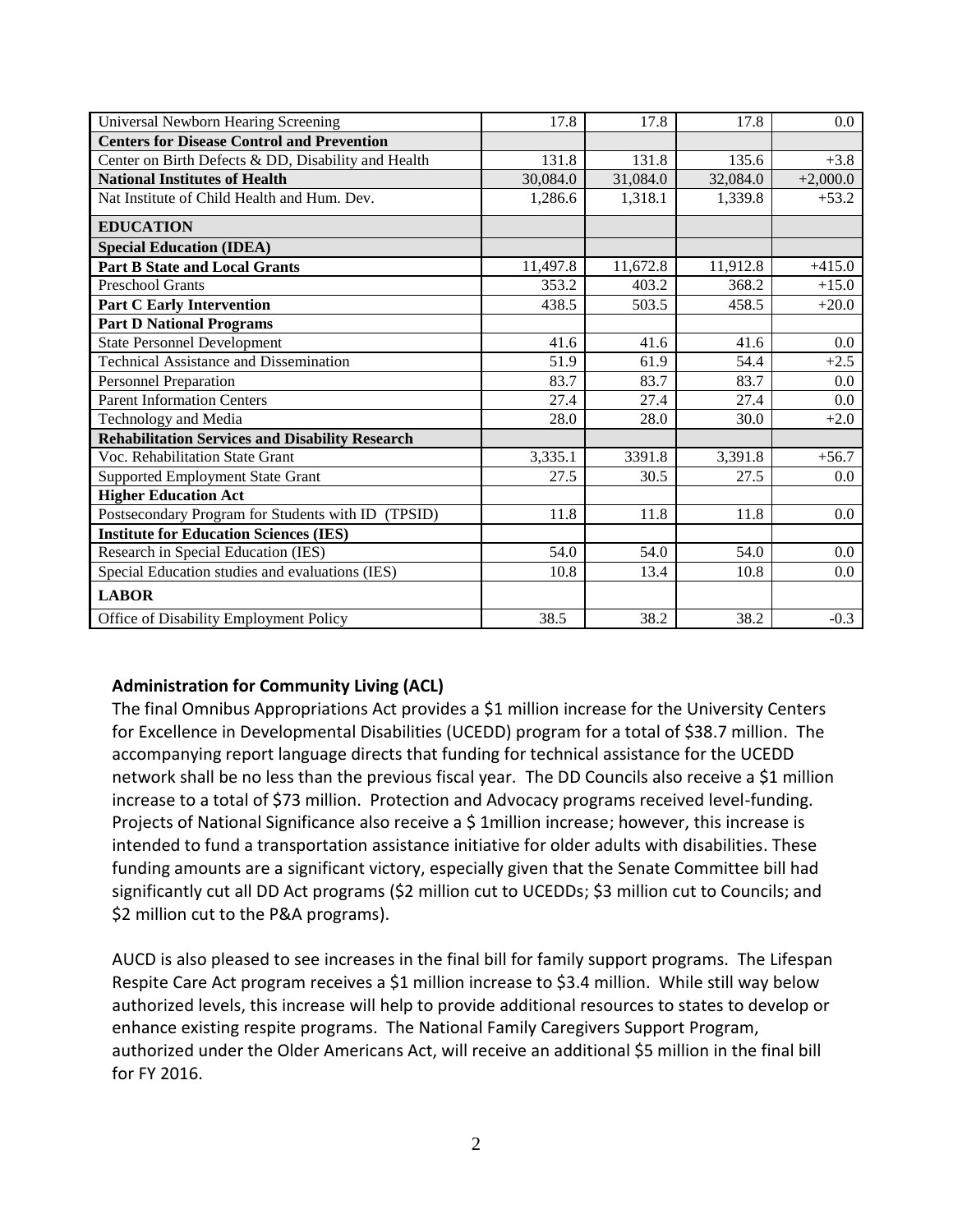New report language under ACL notes the nationwide trend towards deinstitutionalization in favor of community living. The appropriations bill language directs the Department of HHS to factor in the "needs and desire of patients, their families, caregivers, and other stakeholders, as well as the need to provide proper settings for care, into its enforcement of the DD Act."

The Assistive Technology Act grant program receives a significant \$4 million increase. However, \$2 million at the increase is targeted to support existing and new alternative financing programs that provide for the purchase of AT devices as directed by the House Appropriations Committee report language.

#### **Health Resources Services Administration (HRSA)**

The Autism and other Developmental Disabilities line item that funds research and training programs authorized by the Autism CARES Act receives level-funding at \$47 million in the final bill. However, the report language included in the final bill directs an additional \$1 million of that amount to be used "to initiate LEND programs in States that do not currently have an established program, yet have a high incidence rate of Autism spectrum disorders." This amount could fund up to two new LEND programs this year. AUCD had advocated for a \$5 million increase in the overall "Autism and other DD" line item related to HRSA Autism Cares Act activities and a \$2 million increase for LEND programs. Since the overall increase was not provided, any increase to the LEND program could be taken from other HRSA CARES Act initiatives. AUCD will continue to advocate for an overall increase of the CARES Act programs within HRSA.

In other good news, the HRSA Title V Maternal and Child Block Grant received a \$1.2 million increase bringing the program to \$638 million. The final bill reverses cuts proposed in the Senate earlier this year to the Special Projects of Regional and National Significance.

### **Centers for Disease Control and Prevention (CDC)**

The final bill includes \$135.6 million for the CDC Center on Birth Defects and Developmental Disabilities (CBDDD), a \$3.8 million increase over the previous fiscal year. Within that total, \$22 million is targeted to the state Disability and Health program.

### **National Institutes of Health**

The measure would provide a sizable increase to the NIH of \$2 billion above current enacted levels, to the Senate-proposed level of \$32 billion, its highest ever. From this amount, the Eunice Kennedy Shriver National Institutes of Child Health and Human Development (NICHD) that funds the Intellectual and Developmental Disabilities Research Centers (IDDRC) would receive a \$53 million increase to \$1.3 billion.

Also of note is that within the \$2 billion increase, the bill includes the President's budget request of \$200 million for the new Precision Medicine Initiative (PMI); an increase of \$350 million for Alzheimer's disease research; an increase of \$85 million for the Brain Research through Application of Innovative Neurotechnologies (BRAIN) Initiative; and an increase of \$100 million for research to combat Antimicrobial Resistance.